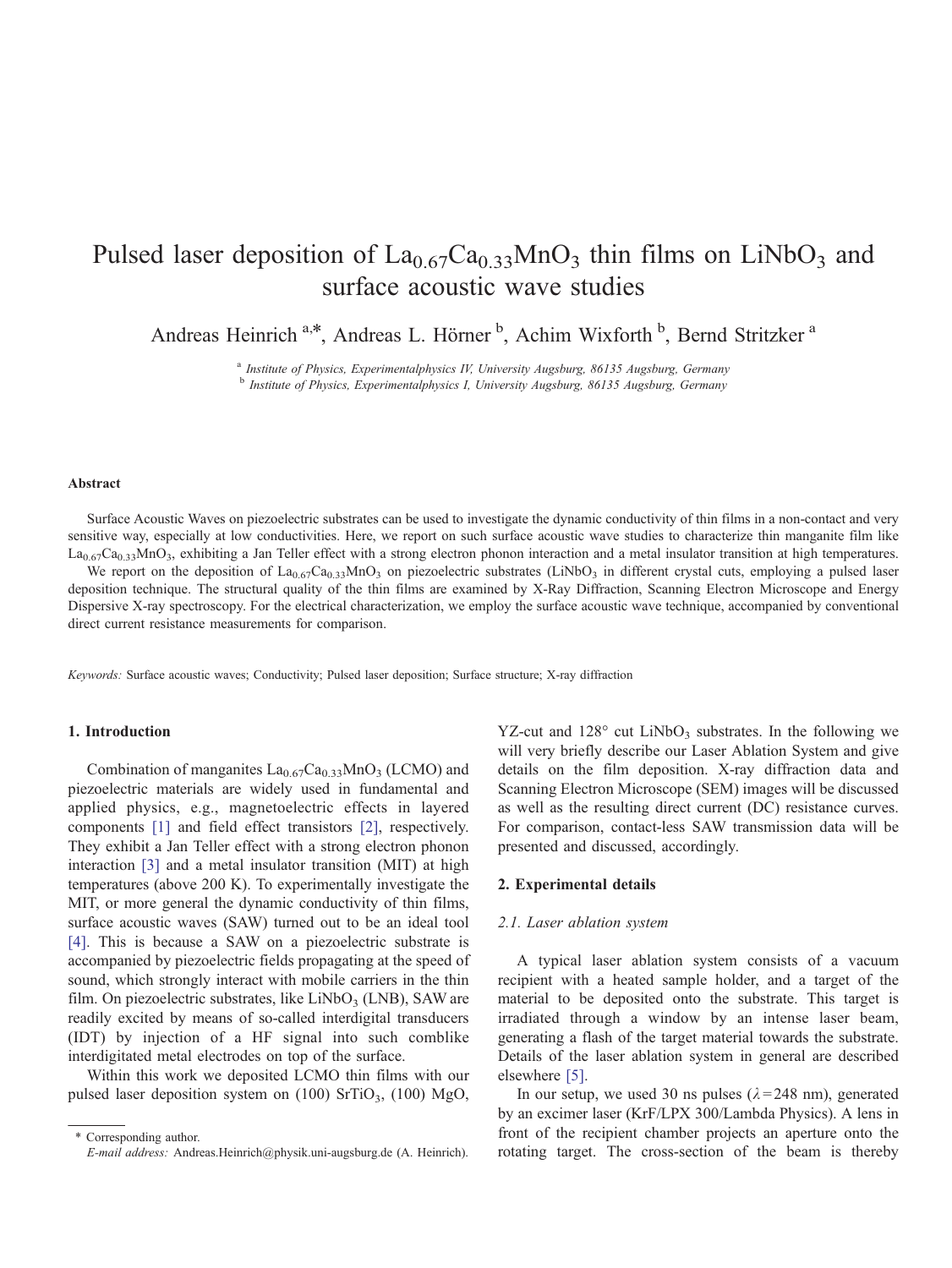reduced about 10 times and hence the energy density on the target is concentrated to  $3.5-10$  J/cm<sup>2</sup>. This results in an evaporation of the target material and a plasma plume perpendicular to the target surface. During the ablation process oxygen pressure and laser energy are adjusted to let the plasma plume just reach the sample.

# 2.2. Film deposition

Table 1 gives an overview of the structural parameters of the used substrates ( $SrTiO_3$ , MgO, LiNbO<sub>3</sub>) and of LCMO. As one can see, there is a strong lattice mismatch between the substrate and the LCMO. In the case of YZ-cut LiNbO<sub>3</sub> and  $128^\circ$ -cut LiNbO<sub>3</sub>, the (300) or the (104) plane is parallel to the surface, respectively.

For the actual LCMO deposition, an oxygen background pressure of  $p_{\text{O}}=1$  mbar, a heater temperature of  $T_{\text{H}}=800$  °C and a laser repetition rate of  $f_{\text{ren}}=10$  Hz was used (in general, 10.000 pulses resulted in a film thickness of about  $d = 400$  nm). The energy density in this case can be estimated to be about  $D_{\rm E}$ =4 J/cm<sup>2</sup>.

The film morphology was determined by Scanning Electron Microscope (SEM at 15 kV). The crystallographic structure and film composition were determined by X-Ray Diffraction ( $Cu_{K\alpha}$ ) and Energy Dispersive X-ray spectroscopy, respectively.

After structural characterisation, the LCMO films were laterally patterned into a Hall-bar geometry employing a lithographical structured photo resist etch-mask, followed by a wet etching step in HCl. In a second lithographical step, contact pads for the Hall-bar and the interdigital-transducers (IDT) are defined by optical lithography, metal-deposition and a following lift-off step. We used IDTs with a wavelength of  $\lambda_{SAW}$  = 26.5 µm and N = 42 pairs of fingers. The aperture of the IDT and hence the width of the acoustic path was chosen to be  $W_{\text{SAW}}$ =604 µm=23  $\lambda_{\text{SAW}}$ . Perpendicular to the SAW beam of the acoustic delay line, a thin LCMO Hall bar  $(2 \text{ mm} \times 15 \text{ }\mu\text{m})$ with additional Ohmic contacts for DC 4-probe-measurements is defined (Fig. 1).

The DC Hall bar measurements where performed with a constant current source and a voltmeter. For the SAWtransmission measurements an standard SAW setup consisting of a Radio Frequency generator and a Spectrum Analyzer were used. All low temperature measurements were done in a time resolved zero span mode, and in helium atmosphere. For this purpose, the sample was placed in a magnet cryostat containing a variable temperature insert with a temperature range between

Table 1

Overview of the structural parameter of the used substrates (SrTiO<sub>3</sub>, MgO,  $LiNbO<sub>3</sub>$ ) and of LCMO

| Material                        | $a$ [nm] | $b$ [nm] | $c$ [nm]                 |
|---------------------------------|----------|----------|--------------------------|
| $(100)$ SrTiO <sub>3</sub>      | 3.91     | 3.91     | 3.91                     |
| LiNbO <sub>3</sub>              | 5.15     | 5.15     | 13.86                    |
| $YZ-LiNbO3$                     | 5.15     | 13.86    | -                        |
| $128^\circ$ -LiNbO <sub>3</sub> | 5.15     | 6.21     | $\overline{\phantom{a}}$ |
| $La_{0.67}Ca_{0.33}MnO_3$       | 5.45     | 7.70     | 5.47                     |



Fig. 1. Chip-design with two IDTs and LCMO hall-bar used for DC and SAW measurements. The thin Hall bar like LCMO stripe in the center of the SAW delay line is the sample under investigation.

 $T = 4.2$  and  $T = 300$  K. The cryostat can provide magnetic fields normal to the sample surface with a maximum magnetic field of  $B_{\text{max}}=9$  T.

#### 3. Results and discussion

# 3.1. Structural and crystallographic characterization

After successful deposition, the topography and structural morphology of the films was investigated. In Fig. 2, [we](#page-2-0) show typical SEM images of a LCMO film grown on  $SrTiO<sub>3</sub>$  (a),  $128^\circ$ -LiNbO<sub>3</sub> (b), YZ-LiNbO<sub>3</sub> (c). In the case of SrTiO<sub>3</sub> a smoother grain structure, apart from droplets from the target, can be recognized. In comparison to that, LCMO on  $LiNbO<sub>3</sub>$ exhibits a very rough surface.

In [Figs.](#page-2-0) 3 and 4, we depict the results of our X-ray investigations for the films of F[ig.](#page-2-0) 2. A Theta/2Theta scan of LCMO deposited on  $SrTiO<sub>3</sub>$  ([Fig.](#page-2-0) 3a) show perfect in-plane growth of LCMO. Besides the substrate peaks, only the (020) and (040) reflection of the LCMO was found. Additionally in [Fig.](#page-2-0) 3b Theta/2Theta scan of LCMO deposited on YZ-cut  $LiNbO<sub>3</sub>$  is shown. Multiple reflections of LCMO can be found.

In [Fig.](#page-2-0) 4, the corresponding pole figure for the two films of [Fig.](#page-2-0) 2 (b) and (c) are shown. Whereas the pole figure of the LCMO film on YZ-cut LiNbO<sub>3</sub> (4b) exhibits a pregnant polycrystalline texture, the corresponding pole figure of the film deposited on 128°-rot LiNbO<sub>3</sub> clearly shows reflections of different LCMO orientations. Thereby the pole figure was taken at a 2Theta value of  $58.6^{\circ}$  ((042) LCMO), in order to ensure that there is no recording of a substrate peak.

# 3.2. Electrical characterization

For the first electrical characterization of the samples fabricated, we measured the four probe DC resistivity of the samples, using the Hall bar geometry as described above [\(Fig.](#page-3-0) 5). The most striking feature in the transport behaviour of our Manganite thin films is the observation of a prominent temperature dependence of the resistivity as a function of temperature. This behaviour is generally interpreted in terms of a metal-insulator transition (MIT) [\[6\].](#page-4-0) On the  $SrTiO<sub>3</sub>$  substrate, this metal insulator transition typically took place at around  $T<sub>MIT</sub>=230$  K. On both types of the piezoelectric LiNbO<sub>3</sub> (128°-rot and YZ-cut) samples, we additionally measured the film resistance versus temperature curves at two different magnetic-fields ( $B=0$  and  $B=9$  T). As expected we found a strong, magnetic field induced decrease of the resistance and a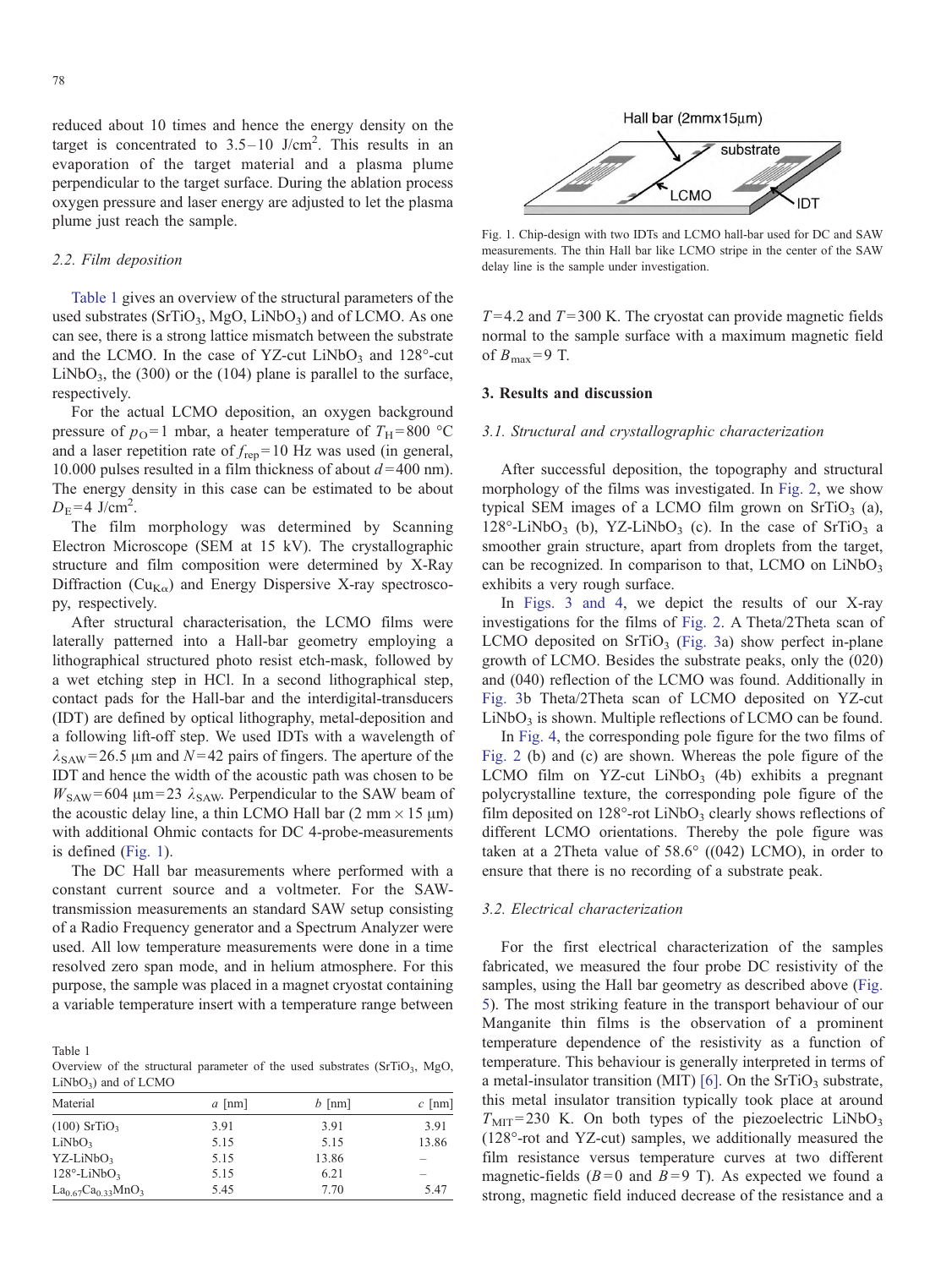<span id="page-2-0"></span>

Fig. 2. SEM images of a LCMO film deposited on SrTiO<sub>3</sub> (a), 128° cut LiNbO<sub>3</sub> (b) and YZ-cut LiNbO<sub>3</sub>. The influence of the substrate on the film quality is clearly seen.



Fig. 3. Theta/2Theta scan of LCMO deposited on  $SrTiO<sub>3</sub>$  and YZ-cut LiNbO<sub>3</sub>.

pronounced shift to higher MIT-temperatures (as a measure of which we took the maximum in the  $\rho(T)$  data) with increasing magnetic field. The resistance on YZ-cut LNB at the MIT is about a factor of 20 higher than on 128°-rot LNB, the MITtemperature itself is shifted from about  $T<sub>MIT</sub>=150$  K on YZ-cut LNB to more then  $T<sub>MIT</sub> = 200$  K on 128°-rot LNB. This shift has to be assigned to the influence of the different substrates. In both cases, the LNB substrates result in a MIT temperature being lower than on the SrTiO<sub>3</sub> substrate ( $T_{\text{MIT,STO}}$ =230 K,  $\Delta T$ <sub>MIT,STO</sub> = 50 K).

For comparison, and to gain insight into the integral resistivity distribution of the thin film, we simultaneously



Fig. 4. Pole figure of LCMO deposited on 128°-rot LiNbO<sub>3</sub> (a) and YZ-cut LiNbO<sub>3</sub> (b). One clearly sees a higher degree of orientation in the case of 128°-rot  $LiNbO<sub>3</sub>$ .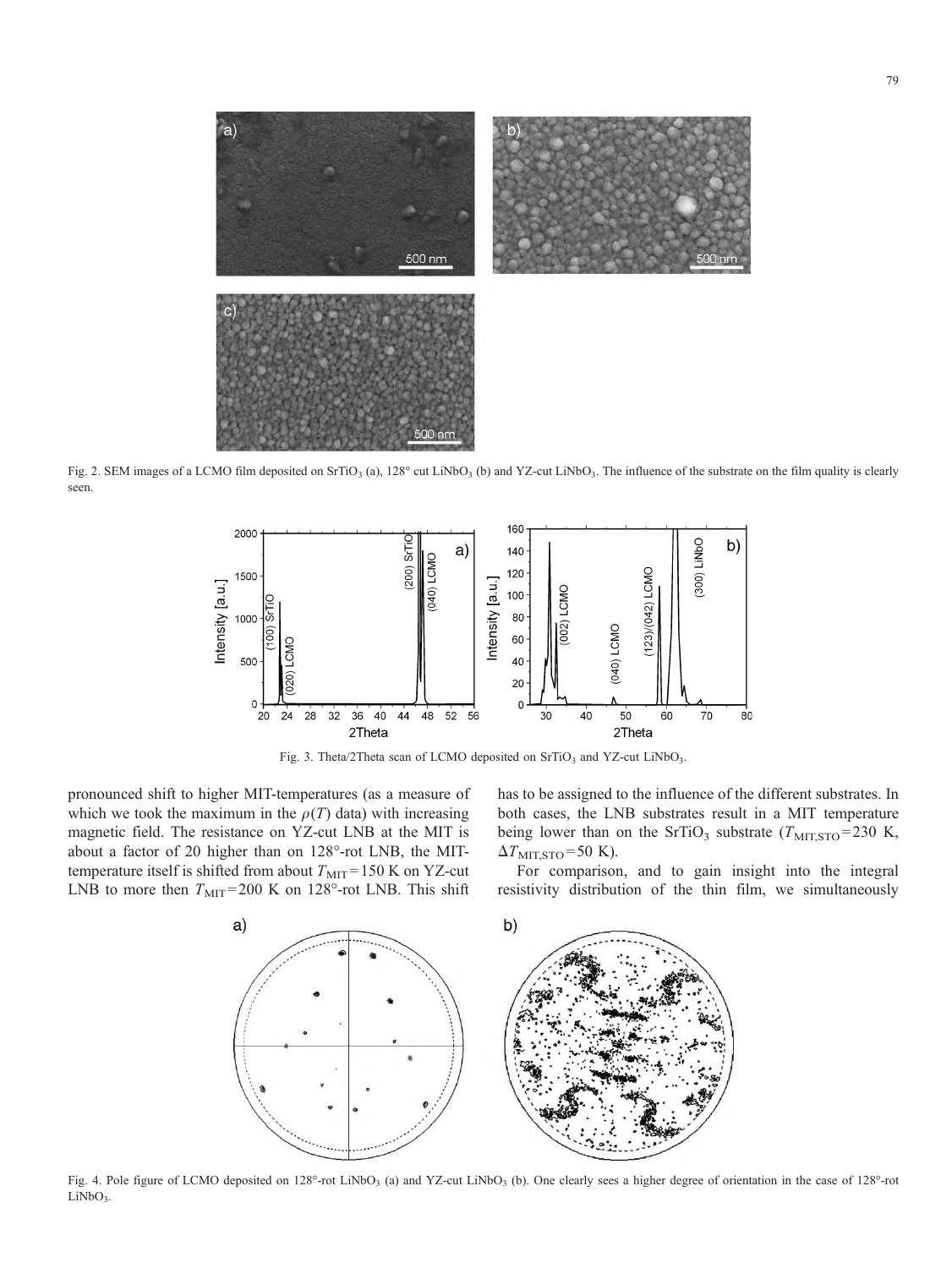<span id="page-3-0"></span>

Fig. 5. Resistivity vs. temperature at  $B=0$  T (squares) and  $B=9$  T (circles). In the inset the magneto resistance MR=( $\rho$ [0 T] $-\rho$ [9 T])/ $\rho$ [0 T] vs. temperature is shown. a) on  $128^{\circ}$ -rot LNB; b) on YZ-cut LNB.

measured the temperature and magnetic field dependent SAW attenuation (see Fig. 6a/b) across the LCMO thin film.

Whereas the DC measurements provide resistivity data which might be influenced by micro cracks, film inhomogeneities, or alike, a SAW transmission measurement yields a contactless and more integral measurement of the sheet conductivity of the film. A SAW on a piezoelectric substrate acts on the film like a constant voltage source of short length  $(\lambda_{SAW})$  and correspondingly large width ( $W_{SAW}$ ). The piezoelectric interaction between the SAW and the sheet conductivity of a thin film is of relaxation type and turned out to be given by [\[4\]:](#page-4-0)

$$
\Gamma = \frac{K^2}{2} k \frac{\sigma/\sigma_{\rm m}}{1 + \left(\sigma/\sigma_{\rm m}\right)^2} \tag{1}
$$

Here,  $\sigma$  is the sheet conductivity of the thin film,  $K^2$ represents the electromechanical coupling coefficient of the piezoelectric substrate, describing the coupling between mechanical and electrical part of the SAW. The wave vector



Fig. 6. Conductivity  $\sigma$  (0 T (closed circles) and 9 T(closed squares)) and SAW-attenuation  $\Gamma$  (0 T (open circles) and 9 T (open squares)) vs. temperature on 128°-rot LNB (a) and YZ-cut LNB (b). Measured (closed symbols) and calculated (solid lines) attenuation  $\Gamma(T, B)$  for LCMO on LNB at two different magnetic fields. In (c), we show the results for 128°-rot LNB substrate, in (d), the results for YZ cut LNB are shown. The overall agreement between measurement and calculation is clearly satisfactory.